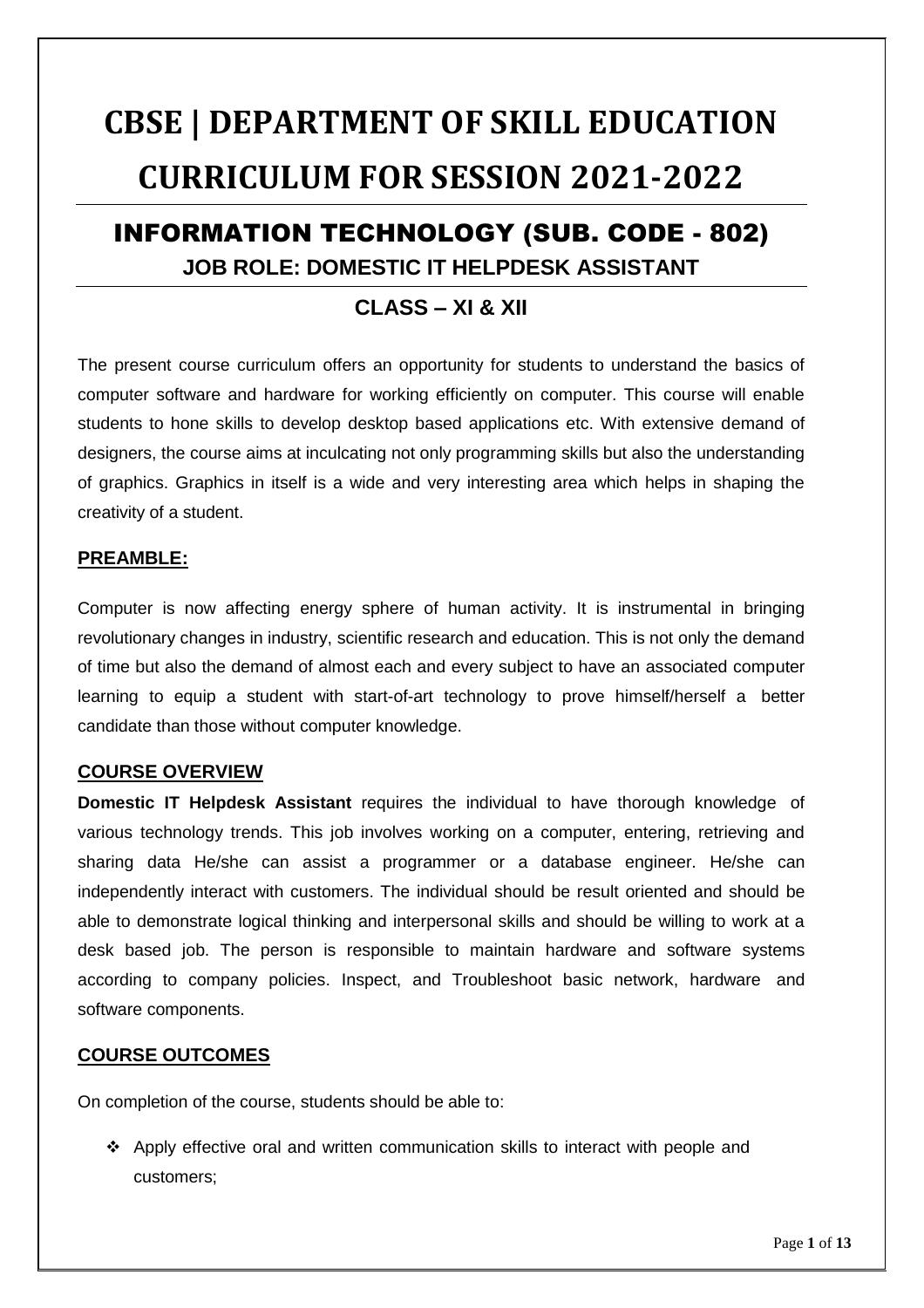- \* Identify the principal components of a computer system; Demonstrate the basic skills of using computer;
- $\div$  Identify the solution for small applications in the form of computer programmes
- $\div$  Use the computer for the data entry process with speed and accuracy.
- $\div$  Manage the database and handle queries.
- Understand basic cyber safety and security norms
- $\div$  Will be able to troubleshoot the computer system

#### **SALIENT FEATURES OF THE COURSE**

The course will equip students with skills to analyze various problems and their trouble shooting. Content of the course has been designed as such to make students capable of independently working on a desktop and be able to develop applications to handle computations of small scale and record keeping.

Students will develop following skills:

- $\div$  It will empower students with various skills required to work efficiently on computer.
- Understand basic functional and computational units.
- ❖ Understand networking and internet concepts
- \* Recognize various internet devices and threats to cyber security.
- Skills to work efficiently with basic office tools like word, spreadsheets, presentation
- Understand basics of databases and SQL to handle databases
- ❖ Develop programming skills in Java

Through this course students will not only gain knowledge about the basics of computer but will also develop confidence in developing small applications through programming.

#### **SCHEME OF UNITS**

This course is a planned sequence of instructions consisting of units meant for developing employability and vocational competencies of students of Class XI opting for skill subject along with other education subjects.

The unit-wise distribution of hours and marks is given overleaf: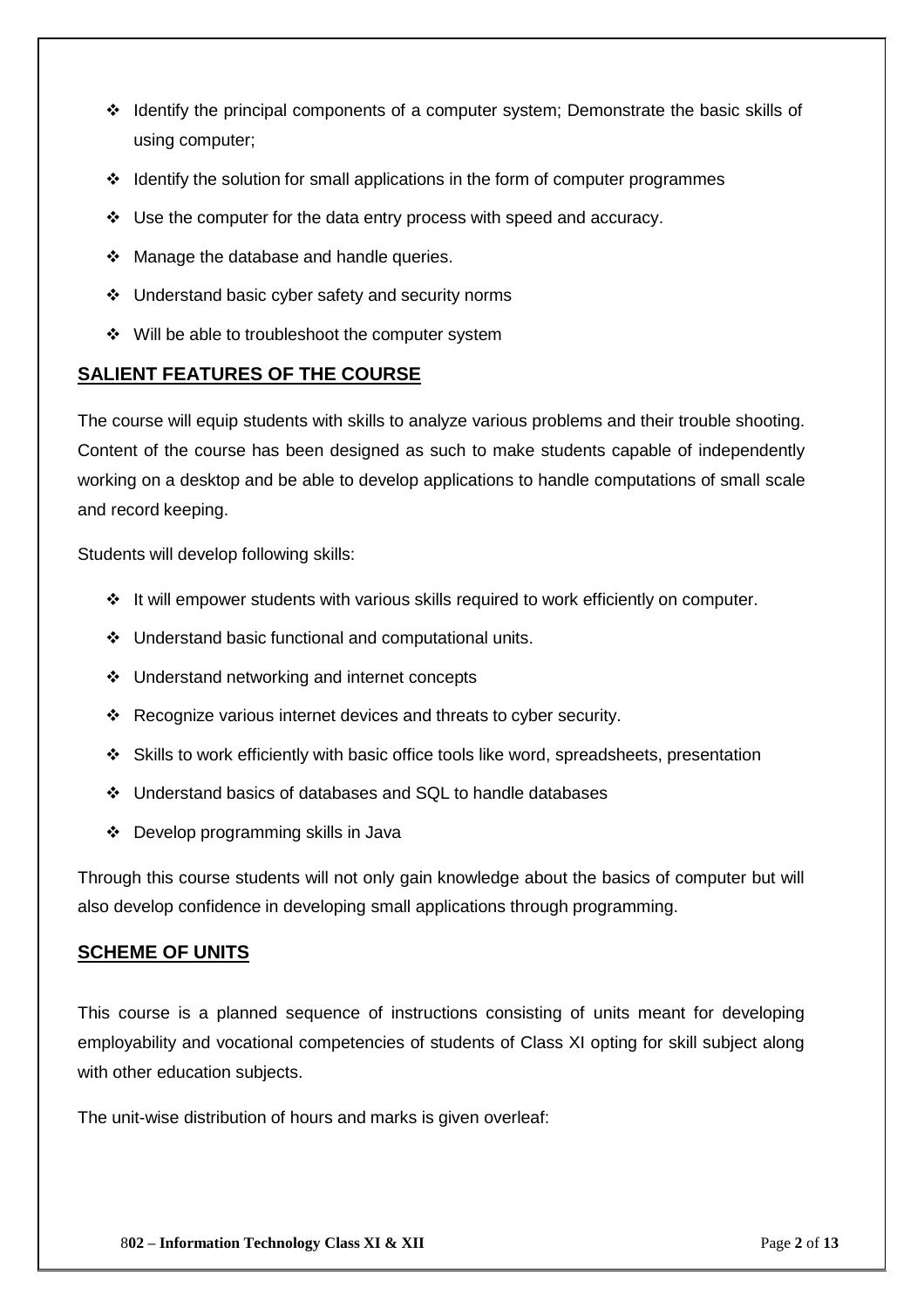# INFORMATION TECHNOLOGY (SUBJECT CODE - 802) Class XI (Session 2021-22)

**Total Marks: 100 (Theory-60 + Practical-40)**

|             | <b>TERM</b>                 | <b>UNITS</b>                        | <b>NO. OF HOURS</b><br>for Theory and<br><b>Practical</b> |                                      | MAX.<br><b>MARKS</b><br>for<br><b>Theory</b><br>and<br><b>Practical</b> |
|-------------|-----------------------------|-------------------------------------|-----------------------------------------------------------|--------------------------------------|-------------------------------------------------------------------------|
|             | <b>Employability Skills</b> |                                     |                                                           |                                      |                                                                         |
|             | <b>TERMI</b>                | Unit 1: Communication Skills-III    | 10                                                        |                                      |                                                                         |
|             |                             | Unit 2: Self-Management Skills-III  | 10                                                        |                                      | $5^{\circ}$                                                             |
| Part A      |                             | Unit 3 : ICT Skills-III             | 10                                                        |                                      |                                                                         |
|             | <b>TERM II</b>              | Unit 4 : Entrepreneurial Skills-III | 15                                                        |                                      |                                                                         |
|             |                             | Unit 5 : Green Skills-III           | 05                                                        |                                      | 5                                                                       |
|             |                             | <b>Total</b>                        | 50                                                        |                                      | 10                                                                      |
|             |                             | <b>Subject Specific Skills</b>      | <b>Theory</b><br>$($ In<br>Hours)                         | <b>Practical</b><br>$($ ln<br>Hours) | <b>Marks</b>                                                            |
|             | <b>TERMI</b>                | Unit -1 : Computer Organization     | 10                                                        | 15                                   | 5                                                                       |
| <u>ന</u>    |                             | Unit -2: Networking And Internet    | 15                                                        | 25                                   | 10                                                                      |
| Part        |                             | Unit-3 : Office Automation Tools    | 15                                                        | 30                                   | 10                                                                      |
|             | <b>TERM II</b>              | Unit-4: RDBMS                       | 15                                                        | 20                                   | 10                                                                      |
|             |                             | Unit-5: Fundamentals of Java        | 25                                                        | 35                                   | 15                                                                      |
|             |                             | <b>Total</b>                        | 85                                                        | 125                                  | 50                                                                      |
|             | <b>Practical Work</b>       |                                     |                                                           |                                      |                                                                         |
| $\mathbf C$ |                             | <b>Office Automation Tools</b>      |                                                           |                                      | 15                                                                      |
| Part        |                             | <b>JAVA Programme</b>               |                                                           |                                      | 10                                                                      |
|             |                             | <b>MYSQL Commands</b>               |                                                           |                                      | 5                                                                       |
|             |                             | <b>Total</b>                        |                                                           |                                      | 30                                                                      |
|             | <b>Project Work</b>         |                                     |                                                           |                                      |                                                                         |
|             |                             | <b>Practical File</b>               |                                                           |                                      | 05                                                                      |
| Part D      |                             | Viva Voce                           |                                                           |                                      | 05                                                                      |
|             |                             | <b>Total</b>                        |                                                           |                                      | 10                                                                      |
|             |                             | <b>GRAND TOTAL</b>                  | 260                                                       |                                      | 100                                                                     |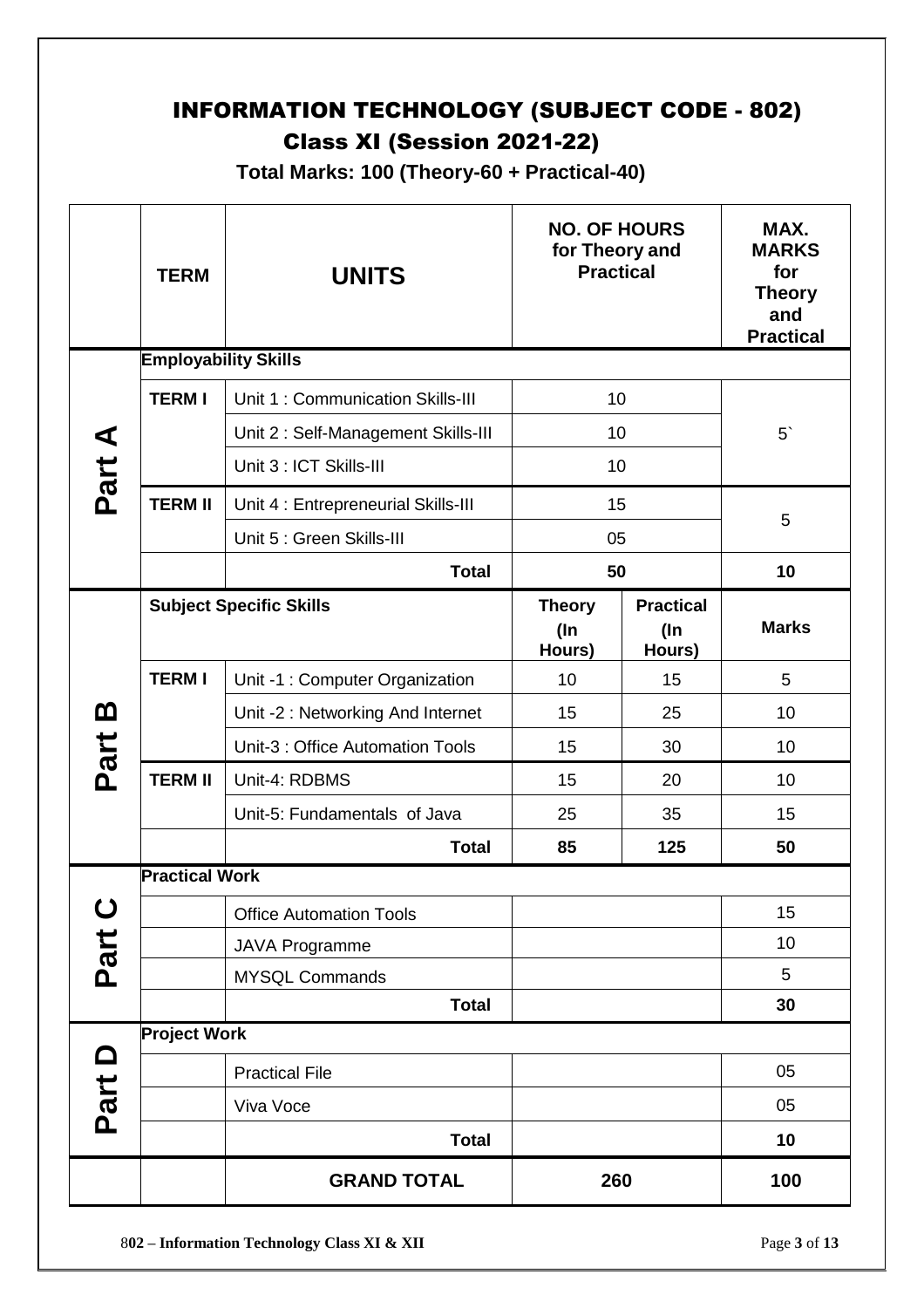# **DETAILED CURRICULUM/TOPICS FOR CLASS XI:**

#### **Part-A: EMPLOYABILITY SKILLS**

| <b>S. No.</b> | Units                                                       | <b>Duration in Hours</b> |
|---------------|-------------------------------------------------------------|--------------------------|
| $\mathbf 1$ . | Unit 1: Communication Skills-III                            | 10                       |
| 2.            | Unit 2: Self-management Skills-III                          | 10                       |
| 3.            | Unit 3: Information and Communication Technology Skills-III | 10                       |
| 4.            | Unit 4: Entrepreneurial Skills-III                          | 15                       |
| 5.            | Unit 5: Green Skills-III                                    | 05                       |
|               | <b>TOTAL DURATION</b>                                       | 50                       |

**NOTE: For Detailed Curriculum/ Topics to be covered under Part A: Employability Skills can be downloaded from CBSE website**.

#### **Part-B – SUBJECT SPECIFIC SKILLS**

- UNIT -1: COMPUTER ORGANIZATION
- UNIT -2: NETWORKING AND INTERNET
- UNIT-3: OFFICE AUTOMATION TOOLS
- UNIT-4: RDBMS
- UNIT-5: FUNDAMENTALS OF JAVA

#### **UNIT-1 COMPUTER ORGANIZATION**

| S.<br>NO.    | <b>LEARNING</b><br><b>OUTCOMES</b>                                                     | <b>THEORY</b>                                                                                                                                                                                                                                                                    | <b>PRACTICAL</b>                                                                                                                                                                                  |
|--------------|----------------------------------------------------------------------------------------|----------------------------------------------------------------------------------------------------------------------------------------------------------------------------------------------------------------------------------------------------------------------------------|---------------------------------------------------------------------------------------------------------------------------------------------------------------------------------------------------|
| 1            | Understand and<br>appreciate<br>fundamentals of<br>Computer and its<br>characteristics | Introduction to Fundamentals of<br>$\bullet$<br>Computer and its use<br>Characteristics of computer<br>Components of computer<br>Block diagram of computer<br>Processes of task execution<br>steps of process execution<br>function of various components<br>of computer and CPU | identify and enlist various<br>applications of computer<br>illustrate various<br>components of computer<br>under different blocks<br>illustrate functions of<br>various components of<br>computer |
| $\mathbf{2}$ | Understand the<br>components of<br>computer                                            | identify various components of<br>$\bullet$<br>computer<br>appreciate function and use of<br>I/O devices<br>learn about various storage<br>devices used in computer<br>various memory units of<br>storage                                                                        | illustrate various types of<br>I/O devices<br>identify and find out the<br>application of each of the<br>I/O Devices                                                                              |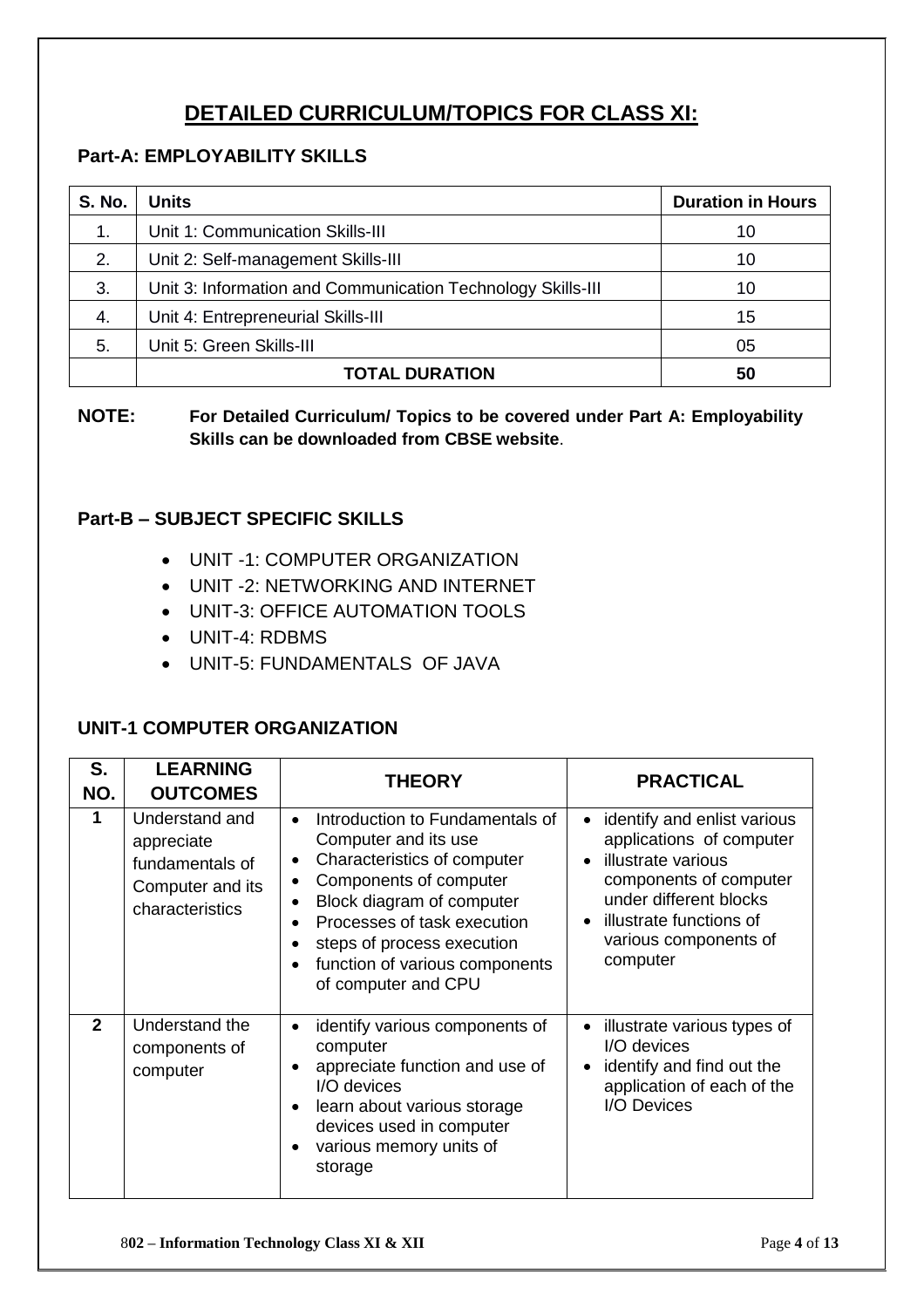| S.<br>NO. | <b>LEARNING</b><br><b>OUTCOMES</b>                  | <b>THEORY</b>                                                                                                                                                                                                                                                                                                                                                                                                                                                                                                                                                                                                       | <b>PRACTICAL</b>                                                                                                                                                                                                                                                                                                                                                                                                               |
|-----------|-----------------------------------------------------|---------------------------------------------------------------------------------------------------------------------------------------------------------------------------------------------------------------------------------------------------------------------------------------------------------------------------------------------------------------------------------------------------------------------------------------------------------------------------------------------------------------------------------------------------------------------------------------------------------------------|--------------------------------------------------------------------------------------------------------------------------------------------------------------------------------------------------------------------------------------------------------------------------------------------------------------------------------------------------------------------------------------------------------------------------------|
| 3         | Understand<br><b>Operating System</b>               | introduction to Operating<br>System and its need<br>functions of operating system<br>types of operating system<br>difference between various<br>operating systems                                                                                                                                                                                                                                                                                                                                                                                                                                                   | identify different types of OS<br>in computers/mobile phones<br>identify the different in<br>features of various<br>operating systems                                                                                                                                                                                                                                                                                          |
| 4         | Troubleshooting<br>in computer<br>system            | introduction to common<br>$\bullet$<br>troubleshooting/problems<br>common troubleshooting steps<br>$\bullet$<br>troubleshooting hardware<br>$\bullet$<br>problems like display,<br>keyboard, mouse etc.<br>troubleshooting printer<br>problems<br>understanding printer IP<br>address<br>understanding various printer<br>$\bullet$<br>settings like fast/ slow printing<br>sound troubleshooting<br>understanding speaker settings<br>like volume etc.<br>troubleshooting software<br>$\bullet$<br>problems<br>troubleshooting networking<br>problems<br>learn about problems in<br>network fly lead, network card | identifying different kinds of<br>problems in the systemand<br>its peripheral devices<br>setting up a printer<br>selecting a printer<br>setting default printer<br>changing printer settings<br>how to forcefully restart a<br>computer or stop a task<br>demonstration of problems in<br>fly lead, network card and<br>possiblesolutions                                                                                      |
| 5.        | Understand the<br>importance of<br><b>Utilities</b> | Disk Space management<br>$\bullet$<br>Disk Cleanup<br>Managing Recycle Bin<br>learning about disk<br>defragmentation<br>learn to remove unused<br>programs<br>learn to disable unused<br>$\bullet$<br>program services<br>restart the system<br>$\bullet$<br>learn to use command prompt<br>to search for a file.                                                                                                                                                                                                                                                                                                   | illustration to view the disk<br>storage<br>to apply Disk Cleanup<br>utilities to enhance<br>performance of the<br>system<br>• to identify, view and<br>manage Recycle Bin<br>illustration and hands onto<br>remove unused programs<br>illustration and hands on to<br>$\bullet$<br>disable/enable program<br>services<br>restart the computer<br>to search different files using<br>various options andwildcard<br>characters |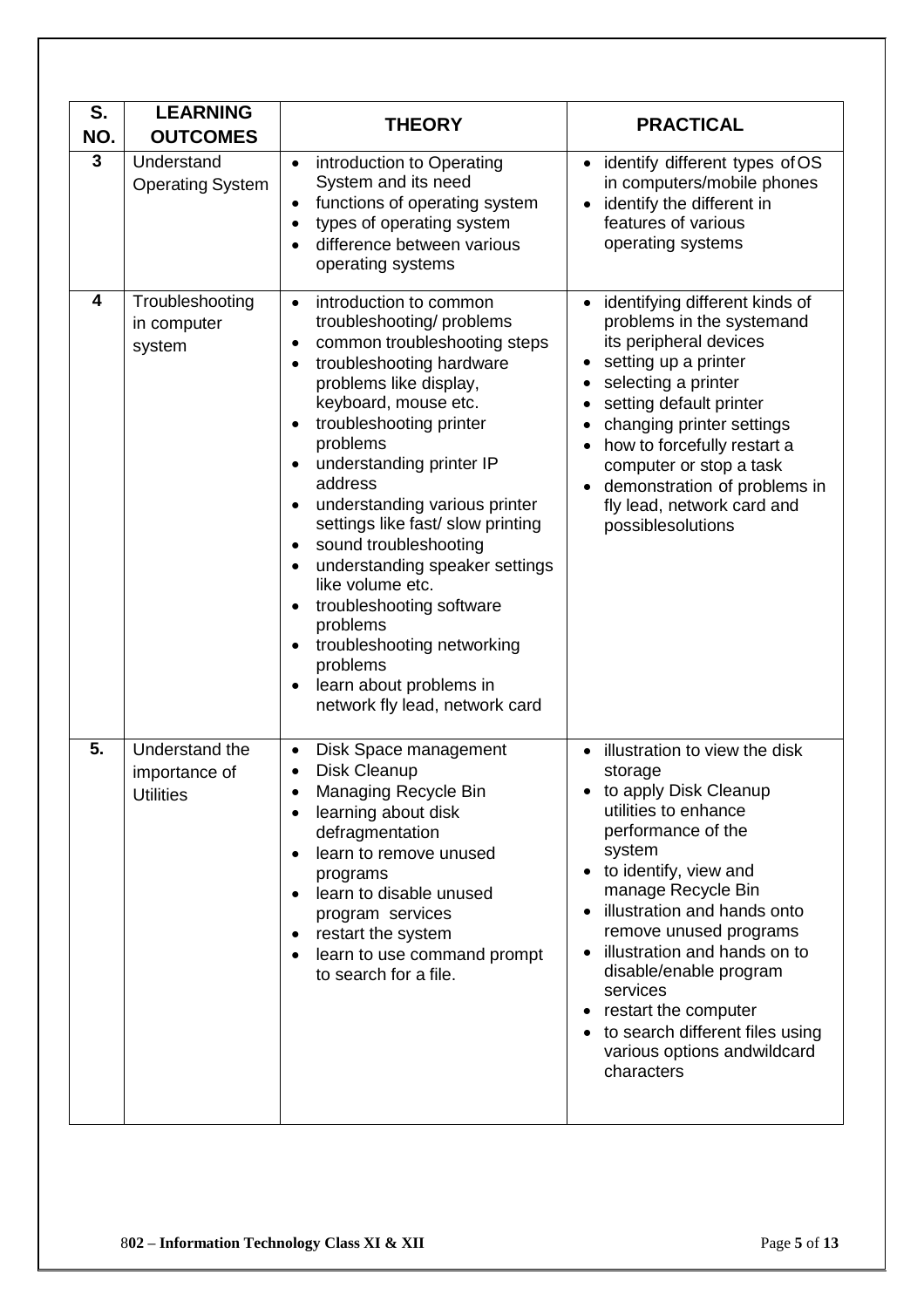#### **UNIT 2: NETWORKING AND INTERNET**

| S.<br>NO. | <b>LEARNING</b><br><b>OUTCOMES</b>                                   | <b>THEORY</b>                                                                                                                                                                                                                                                                                                                                                                                                                                                                                                                         | <b>PRACTICAL</b>                                                                                                                                                                                                            |
|-----------|----------------------------------------------------------------------|---------------------------------------------------------------------------------------------------------------------------------------------------------------------------------------------------------------------------------------------------------------------------------------------------------------------------------------------------------------------------------------------------------------------------------------------------------------------------------------------------------------------------------------|-----------------------------------------------------------------------------------------------------------------------------------------------------------------------------------------------------------------------------|
| 1.        | Understand<br>Computer<br>Networking                                 | Introduction<br>$\bullet$<br>Need and benefits of networking<br>$\bullet$<br>Components of a<br>network:<br>sender,<br>receive,<br>message,<br>channel,<br>Transmission Medium (wired and<br>wireless)<br>• Telephone<br>Network<br>standard<br>(technology<br>in<br>used<br>each<br>generation)<br>Working<br>(RJ45<br><b>Devices</b><br>connector,<br>Modem,<br>Repeater,<br>Hub, Switch, Bridge, Gateway,<br>Routers)<br>Network Topology (Bus, Star<br>, Ring, Tree, Mesh)<br>Types of Networking<br>(LAN,<br>MAN, WAN, PAN, VAN) | • Illustrate<br>various<br>networks<br>its<br>and<br>benefits<br>Identify<br>the<br>transmission medium<br>devices,<br>$\overline{ }$<br>network topology, type<br>of networking in<br>computer lab<br>• Setting up hotspot |
| 2.        | To understand<br>Internet and its<br>terminology                     | • Introduction and use of Internet<br><b>Digital Literacy</b><br>$\bullet$<br>• Terminology<br>(Channels,<br>Bandwidth (HERTZ, KHZ), ISP)<br>Internet Devices: Repeater, Hub,<br>Switch,<br>Gateway,<br>Bridge,<br>Router<br>Data Transfer Rate (bps, Kbps,<br>Mbps,<br>MBPS,<br>KBps,<br>Gbps,<br>GBPS)<br>Protocols (TCP/IP, FTP, HTTP,<br>SMTP, POP3, PPP, UDP)                                                                                                                                                                    | • Analyze<br>the<br>Bandwidth,<br>• identify Internetdevices<br>and theirsignificance,<br>check/view<br>Data<br>to<br>transfer<br>rate<br>in<br>lab/<br>computer<br>devices                                                 |
| 3.        | Understand<br>cybercrime and<br>the need of<br><b>Cyber Security</b> | Network safety concerns: (Digital<br>Footprints, Threats, Virus, Worm,<br>Trojan Horse, Spam, Malware,<br>Eavesdropping,<br><b>DoS</b><br>Attacks,<br>Adware, Spyware, Snooping)<br>Networking Security Measures<br>(Antivirus, Firewall, Login<br>ids<br>and Password)<br>Cyber<br>Crime<br>(Phishing,<br>Pharming,<br>Spoofing,<br>Cyber<br>Hacking,<br>Bullying,<br>Cracking,<br>Identity Theft, Cyber Stalking,<br>Cyber Trolling,<br>Cyber Safety (Netiquettes, IT Act,<br>Cyber Laws)                                           | Find out the threats<br>encountered and the<br>security<br>measures<br>used in computer lab<br>and mobile phones<br>go through the link<br>https://www.cyberla<br>wsindia.net                                               |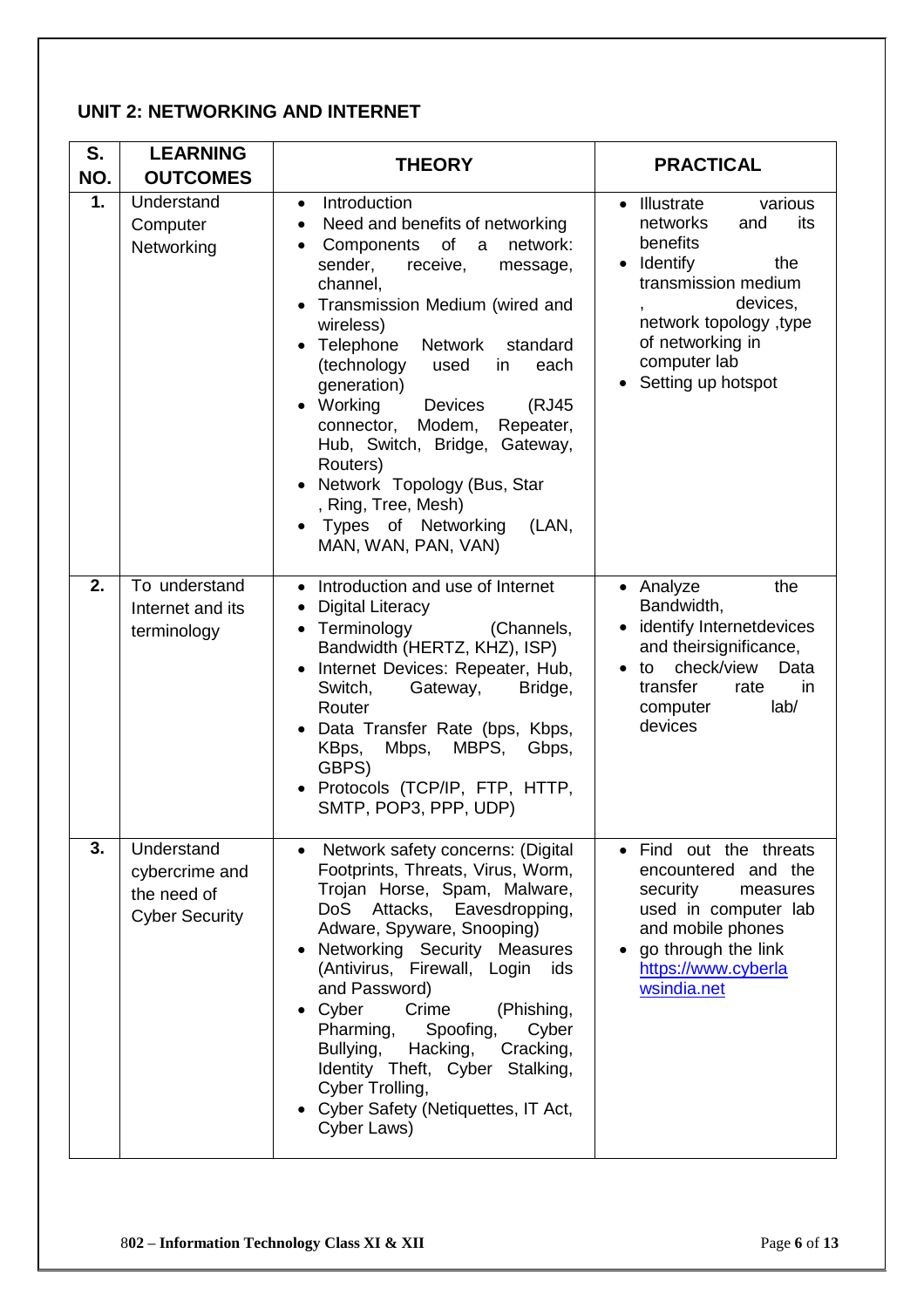#### **UNIT 3: OFFICE AUTOMATION TOOLS**

| S.<br>NO. | <b>LEARNING</b><br><b>OUTCOMES</b> | <b>THEORY</b>                                                                                                                                                                                                                                                                                                                                                                                                                                                                                                                                                                                                                                                                                                                                                                                                                                                                                                                                                                                                                                                                                                              | <b>PRACTICAL</b>                                                                                                                                                                                                                                                                                                                                                                                                                                                                                                                                                             |
|-----------|------------------------------------|----------------------------------------------------------------------------------------------------------------------------------------------------------------------------------------------------------------------------------------------------------------------------------------------------------------------------------------------------------------------------------------------------------------------------------------------------------------------------------------------------------------------------------------------------------------------------------------------------------------------------------------------------------------------------------------------------------------------------------------------------------------------------------------------------------------------------------------------------------------------------------------------------------------------------------------------------------------------------------------------------------------------------------------------------------------------------------------------------------------------------|------------------------------------------------------------------------------------------------------------------------------------------------------------------------------------------------------------------------------------------------------------------------------------------------------------------------------------------------------------------------------------------------------------------------------------------------------------------------------------------------------------------------------------------------------------------------------|
| 1.        | Word<br>processor                  | Introduction work with Word processing<br>$\bullet$<br>applications like OpenOffice,<br>Introduction to Word Processing window<br>components like work area, ruler, tab<br>etc.<br>Understanding various tabs like<br>File, Edit, Insert, View and their<br>submenuoptions to format a<br>document using OpenOffice Writer.<br>Learn to create tables in<br>wordprocessors                                                                                                                                                                                                                                                                                                                                                                                                                                                                                                                                                                                                                                                                                                                                                 | List the available word<br>$\bullet$<br>processing<br>applications.<br>Introduce the parts of<br>the main window.<br>Change document<br>views.<br>Start a new document.<br>Open an existing<br>document.<br>Save a document.<br>Close a document.<br>Use the Navigator.                                                                                                                                                                                                                                                                                                      |
| 2.        | Spreadsheets                       | appreciate need and use of<br>spreadsheets<br>learn to install an open source<br>spreadsheet software like Calc<br>learn components of the Spreadsheet<br>title window.<br>appreciate different formatting features<br>available in spreadsheets<br>learn to work, save and close<br>spreadsheets<br>work with data, move data, use edit<br>menu<br>Use AutoFill, formatting data,<br>alignment, changing cell color, gridlines<br>and borders,<br>flow of text, merging, splitting text, wrap<br>text, shrink to fit<br>Numeric data formatting<br>Find and Replace Data<br>delete data and formatting<br>delete cells<br>insert delete rows and columns<br>using formula and functions<br>various type of operators<br>predefined functions in spreadsheets<br>$(sum(), sqrt(), product(), power(), log(),$<br>round(), abs(), average() etc.<br>addressing/referencing: absolute,<br>relative, mixed<br>sort and filter data<br>create chart and graph, setting legend,<br>grids in charts, resizing and moving<br>charts, modifying and deleting charts<br>create/record a macro, run/use macros<br>print spreadsheets | demonstration of<br>$\bullet$<br>components of the<br>Spreadsheet window.<br>demonstration and<br>hands on to insert<br>formulae and use<br>inbuilt functions<br>efficiently<br>make charts using<br>chart tools in<br>spreadsheet<br>• sort data according to<br>various criteria<br>change colour,<br>alignment, set borders<br>insert, delete, hide,<br>show rows and<br>columns<br>creating macros and<br>use them efficiently<br>merging two or more<br>cells, splitting a cell<br>search data using Find<br>options, search and<br>replace a selected<br>piece of text |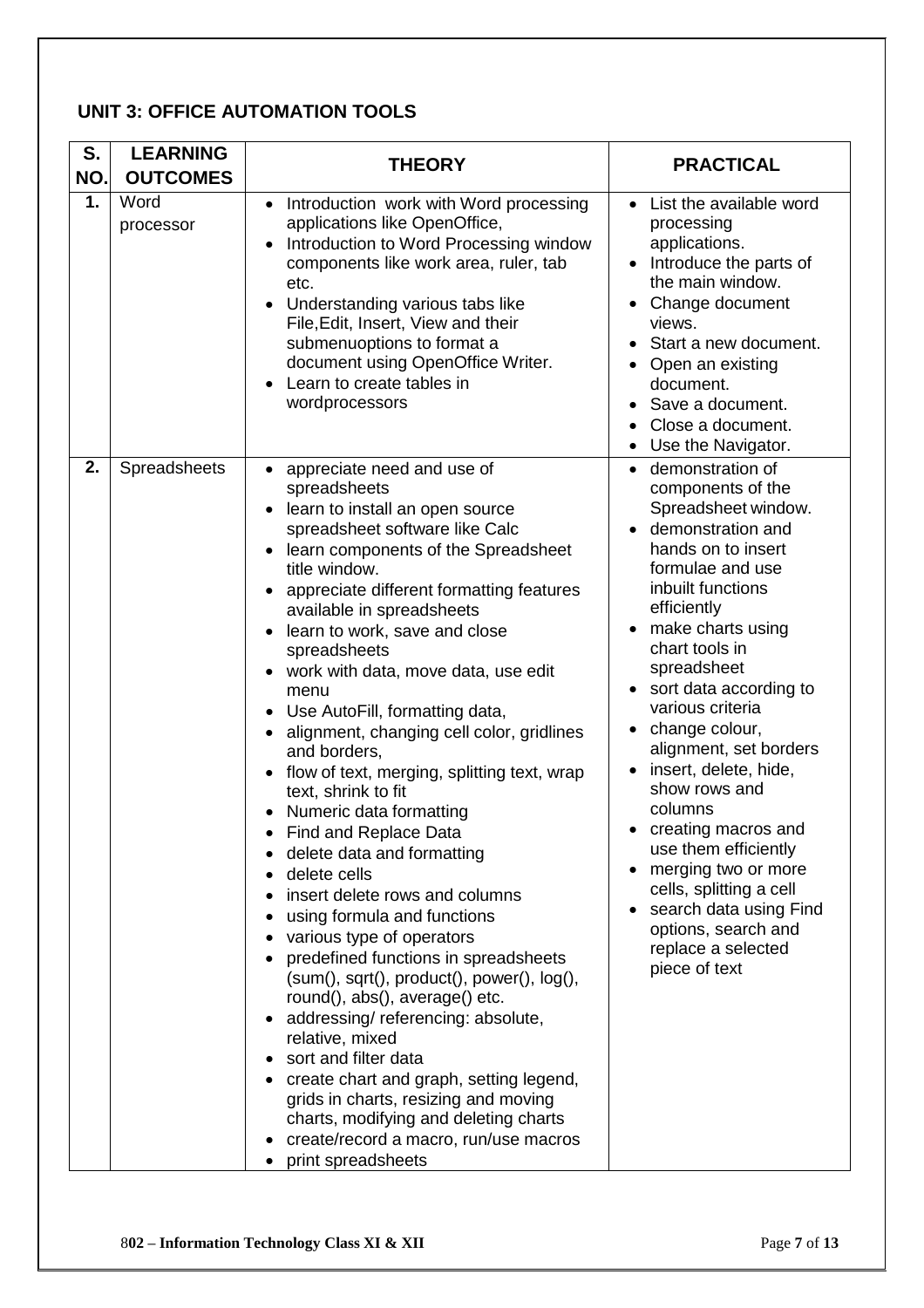| s.<br>NO. | <b>LEARNING</b><br><b>OUTCOMES</b> | <b>THEORY</b>                                                                                                                                                                                                                                           | <b>PRACTICAL</b>                                                 |
|-----------|------------------------------------|---------------------------------------------------------------------------------------------------------------------------------------------------------------------------------------------------------------------------------------------------------|------------------------------------------------------------------|
| 3.        | Powerpoint                         | • introduction to presentation software<br>• start OpenOffice Impress<br>• overview of OpenOffice<br>• study of various tabs of OpenOffice<br>understand various views of<br>$\bullet$<br>presentation, animations, transitions,<br>header, footer etc. | • Students will be able<br>to work with<br>presentation software |

#### **UNIT 4: RDBMS**

| S.<br>NO. | <b>LEARNING</b><br><b>OUTCOMES</b>                           | <b>THEORY</b>                                                                                                                                                                                                                                                                                                                                   | <b>PRACTICAL</b>                                                                                                                                |
|-----------|--------------------------------------------------------------|-------------------------------------------------------------------------------------------------------------------------------------------------------------------------------------------------------------------------------------------------------------------------------------------------------------------------------------------------|-------------------------------------------------------------------------------------------------------------------------------------------------|
| 1.        | Understand<br>Relational<br>Database<br>Management<br>System | Database and its purpose<br>$\bullet$<br>Components of a table<br><b>Relational Database Model</b><br>Terminology (Relation, Tuple,<br>Attribute, Cardinality)<br>Keys (Primary, Candidate,<br>$\bullet$<br>Alternate, Foreign)                                                                                                                 | Installation of MYSQL<br>$\bullet$<br>Simple calculations in<br><b>MYSQL</b>                                                                    |
| 2.        | <b>Introduction</b><br>to MYSQL                              | Introduction To MYSQL<br>$\bullet$<br><b>Classification of MYSQL</b><br>commands (DDL, DML)<br>Data Types in MYSQL (char,<br>varchar, decimal, int, date, time)<br>Create database<br>Create table<br>View structure of a table<br>Add constraints in table<br>Modify structure<br>Show all tables created in a<br>database<br>Delete structure | <b>CREATE DATABASE</b><br><b>USE</b><br><b>CREATE TABLE</b><br><b>DESCRIBE</b><br><b>SHOW TABLES</b><br><b>ALTER TABLE</b><br><b>DROP TABLE</b> |
| 3.        | <b>DML</b><br>Commands                                       | Add rows to a table<br>$\bullet$<br>Viewing content of a table<br>Display selected data depending<br>$\bullet$<br>on specific condition<br>Display data in a order<br>$\bullet$<br>modify the data stored in a table<br>delete contents of a table                                                                                              | <b>INSERT INTO</b><br>$\bullet$<br><b>UPDATE</b><br><b>DELETE</b><br>Using WHERE, ORDER<br>$\bullet$<br>BY, DISTINCT, LIKE,<br>BETWEEN, IN      |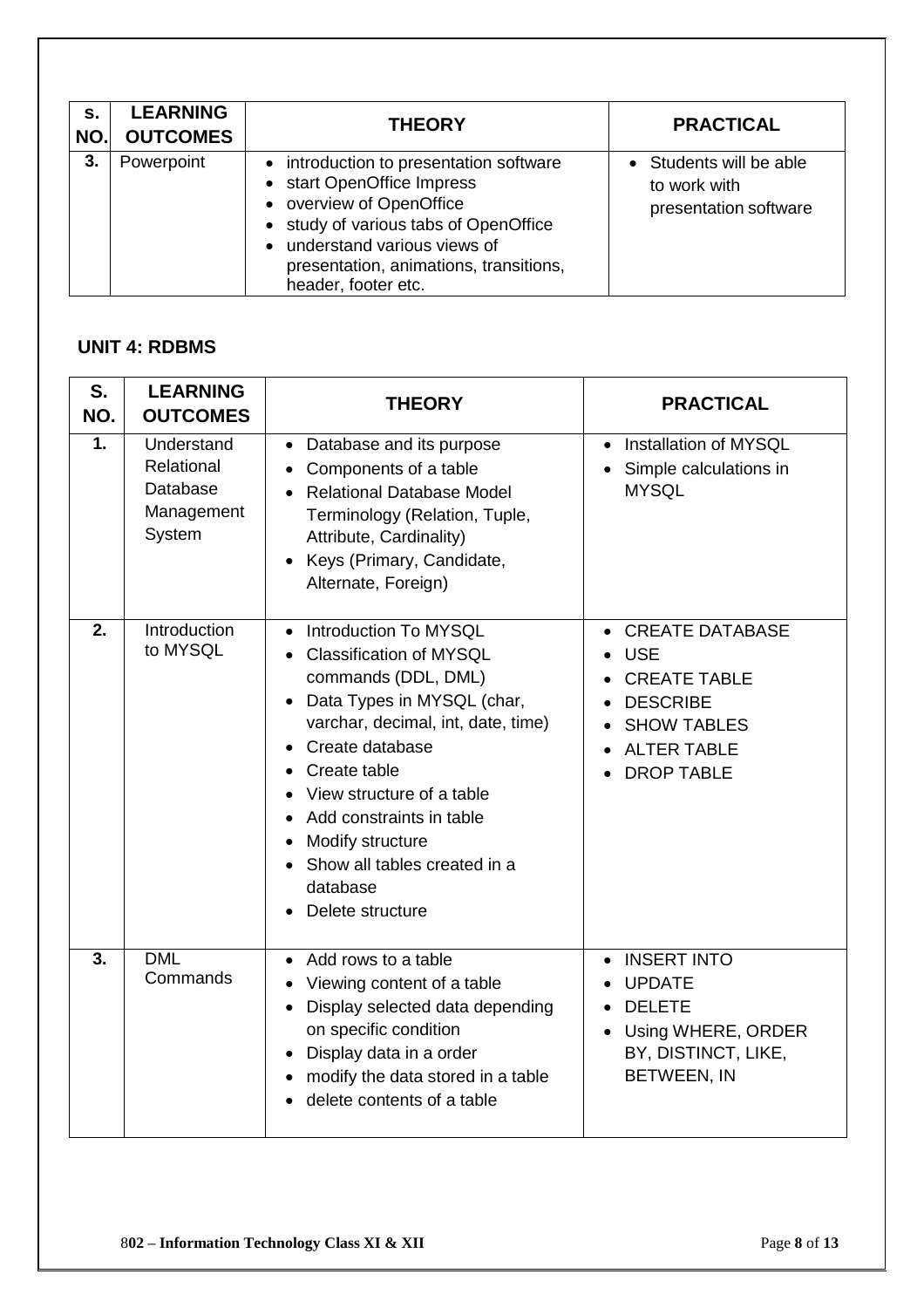#### **UNIT 5: FUNDAMENTALS TO JAVA PROGRAMMING**

| S.<br>NO.      | <b>LEARNING</b><br><b>OUTCOMES</b>                                   | <b>THEORY</b>                                                                                                                                                                                                                                                                                                                                                                                                                                                                                                                                                                                                                                                                                                                                                          | <b>PRACTICAL</b>                                                                                                                                                                                                                                                                                                                                                                                                                                                                                                                                                                                                                                                                                                                                                                         |
|----------------|----------------------------------------------------------------------|------------------------------------------------------------------------------------------------------------------------------------------------------------------------------------------------------------------------------------------------------------------------------------------------------------------------------------------------------------------------------------------------------------------------------------------------------------------------------------------------------------------------------------------------------------------------------------------------------------------------------------------------------------------------------------------------------------------------------------------------------------------------|------------------------------------------------------------------------------------------------------------------------------------------------------------------------------------------------------------------------------------------------------------------------------------------------------------------------------------------------------------------------------------------------------------------------------------------------------------------------------------------------------------------------------------------------------------------------------------------------------------------------------------------------------------------------------------------------------------------------------------------------------------------------------------------|
| 1              | Understand<br>Integrated<br>Development<br>Environment<br>(NETBEANS) | Components of IDE<br>$\bullet$<br>Understand and change<br>Properties and methods of<br>Components like jButton,<br>jLabel, jTextField,<br>jTextarea, jRadiobutton,<br>jCheckbox,<br>jPasswordField, jListBox,<br>jComboBox                                                                                                                                                                                                                                                                                                                                                                                                                                                                                                                                            | Create a project<br>٠<br>Create a JFrameForm container<br>Add a button component on<br>$\bullet$<br>JFrameForm and change properties<br>like text, font, foreground etc using<br>properties window<br>Add other container controls like<br>jTextField, jTextarea, jRadiobutton,<br>jCheckbox, jPasswordFieldjListBox,<br>jComboBox and change their<br>properties                                                                                                                                                                                                                                                                                                                                                                                                                        |
| $\overline{2}$ | <b>JAVA</b><br>Programming                                           | Introduction to Object<br>$\bullet$<br><b>Oriented Programming</b><br>To understand various<br>$\bullet$<br>data types (primitive) and<br>purpose of each data type<br>To understand the need<br>$\bullet$<br>and usage of variables<br>To understand usage of<br>operators (assignment,<br>arithmetic, relational,<br>logical, bitwise)<br>To understand how to<br>$\bullet$<br>attach a code with<br>components like jButton,<br>jLabel, jTextField and<br>create a simple<br>application on JFrame<br>To understand the use of<br>various components like<br>jTextarea, jRadiobutton,<br>jCheckbox,<br>jPasswordField, jListBox,<br>jComboBox, JTable,<br>JOptionPane, JPanel<br>To understand when to<br>use selection statements<br>(if, if else and switch case) | Display message Using jlabel and<br>jtextField<br>Join two text entries and display<br>them<br>Write code to close the application<br>Using Joption Pane display a<br>message "welcome to<br><b>INFORMATION TECHNOLOGY"</b><br>Perform simple arithmetic calculation<br>using operators and display the result<br>Write the code to find simple interest<br>Write code to perform an operation<br>based on the criteria input by the<br>user in a checkbox or radio button<br>change the background colour of<br>jbutton based on the colour selected<br>from the jListBox /jComboBox<br>accept marks in 5 subjects and find<br>out the total, percentage. Also display<br>grade depending on the total marks<br>obtained.<br>Enter a character and find out it is<br>vowel or consonant |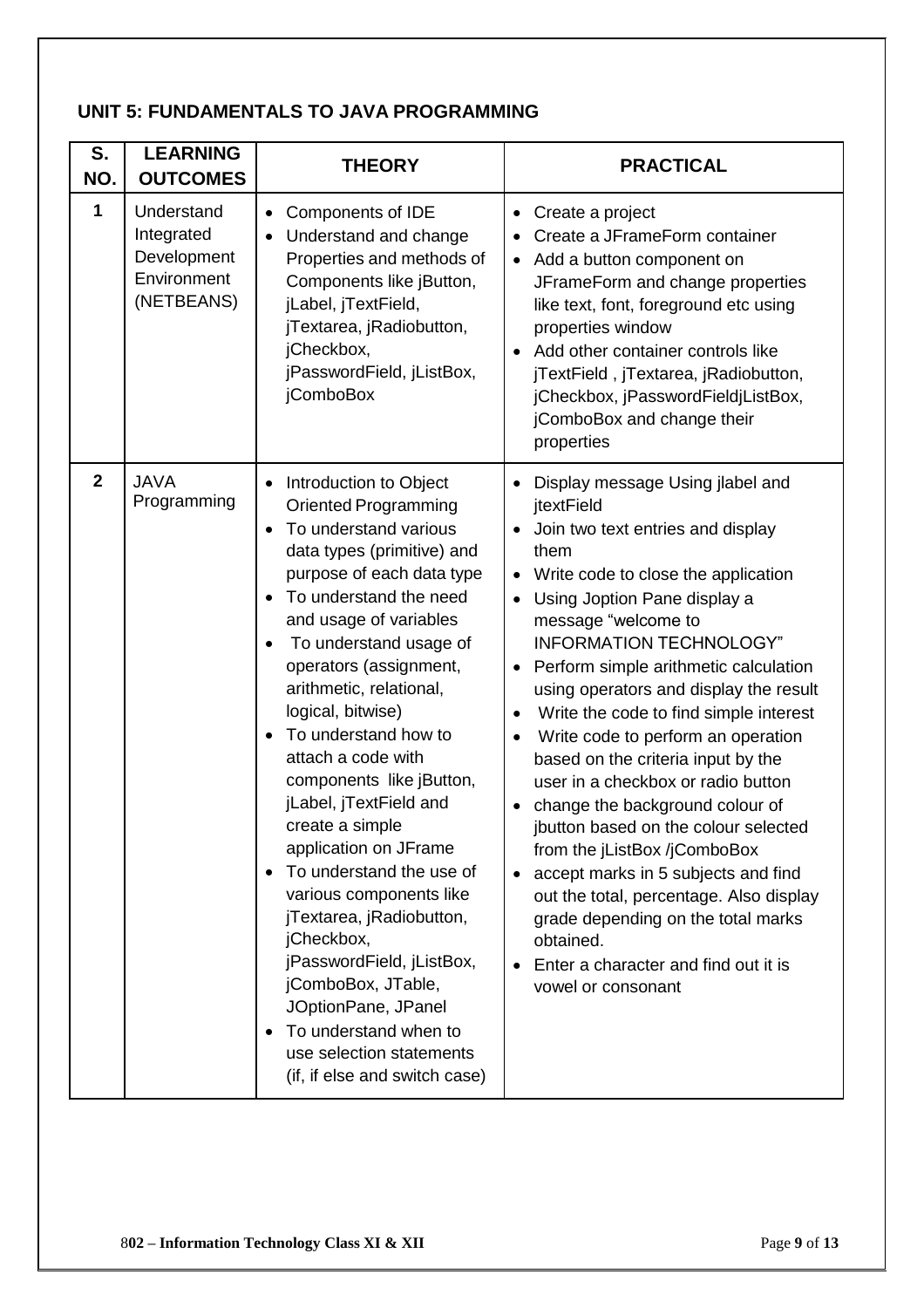# INFORMATION TECHNOLOGY (Code No. 802) Class XII (Session 2021-22)

**Total Marks: 100 (Theory-60 + Practical-40)**

|                  | <b>TERM</b>                                 | <b>UNITS</b>                                                                                                                                                                                                                                                               |                             | <b>NO. OF HOURS</b><br>for Theory and<br><b>Practical</b> | MAX.<br><b>MARKS</b><br>for Theory<br>andPractical |
|------------------|---------------------------------------------|----------------------------------------------------------------------------------------------------------------------------------------------------------------------------------------------------------------------------------------------------------------------------|-----------------------------|-----------------------------------------------------------|----------------------------------------------------|
|                  | <b>Employability Skills</b>                 |                                                                                                                                                                                                                                                                            |                             |                                                           |                                                    |
|                  | <b>TERMI</b>                                | Unit 1: Communication Skills- IV                                                                                                                                                                                                                                           |                             | 10                                                        |                                                    |
| ⋖                |                                             | Unit 2: Self-Management Skills- IV                                                                                                                                                                                                                                         | 10                          |                                                           |                                                    |
| Part.            |                                             | Unit 3 : ICT Skills- IV                                                                                                                                                                                                                                                    | 10                          |                                                           | 5                                                  |
|                  | <b>TERM II</b>                              | Unit 4 : Entrepreneurial Skills- IV                                                                                                                                                                                                                                        |                             | 15                                                        |                                                    |
|                  |                                             | Unit 5 : Green Skills- IV                                                                                                                                                                                                                                                  |                             | 05                                                        |                                                    |
|                  |                                             | <b>Total</b>                                                                                                                                                                                                                                                               |                             | 50                                                        | 10                                                 |
|                  |                                             | <b>Subject Specific Skills</b>                                                                                                                                                                                                                                             | <b>Theory</b><br>(In Hours) | <b>Practical</b><br>(In Hours)                            | <b>Marks</b>                                       |
|                  | <b>TERMI</b>                                | Unit -1 : Database Concepts - RDBMS<br>Tool                                                                                                                                                                                                                                | 30                          | 45                                                        | 15                                                 |
|                  |                                             | Unit -2 : Operating Web Based<br>Applications                                                                                                                                                                                                                              | 15                          | 20                                                        | 10                                                 |
| <u>ന</u><br>Part | <b>TERM II</b>                              | Unit-3: JAVA - Fundamentals of Java<br>programming, Introduction to Java,<br>Object Oriented Programming, Java<br>Language Elements, Operators, Control<br>Flow, Array, Class Design, Exception<br>Handling, Assertions, Threads,<br>Wrapper Classes, String Manipulation. | 30                          | 50                                                        | 20                                                 |
|                  |                                             | Unit-4: Work Integrated Learning IT -<br><b>DMA</b>                                                                                                                                                                                                                        | 10                          | 10                                                        | 5                                                  |
|                  |                                             | <b>Total</b>                                                                                                                                                                                                                                                               | 85                          | 125                                                       | 50                                                 |
|                  | Practical Work:                             |                                                                                                                                                                                                                                                                            |                             |                                                           |                                                    |
|                  |                                             | Java Program                                                                                                                                                                                                                                                               |                             |                                                           | 10                                                 |
|                  |                                             | SQL Queries (Table Creation + 5<br>Queries)                                                                                                                                                                                                                                |                             |                                                           | 10                                                 |
|                  |                                             | <b>Practical File</b>                                                                                                                                                                                                                                                      |                             |                                                           | 10                                                 |
| Part             |                                             | Must contain minimum 15 Java Programs<br>and minimum 15 queries in MySQL.                                                                                                                                                                                                  |                             |                                                           |                                                    |
|                  |                                             | Viva                                                                                                                                                                                                                                                                       |                             |                                                           | 5                                                  |
|                  |                                             | <b>Total</b>                                                                                                                                                                                                                                                               |                             |                                                           | 35                                                 |
| Part D           |                                             | <b>Project Work</b><br>(Any Application made using Java<br>Netbeans IDE)                                                                                                                                                                                                   |                             |                                                           | 5                                                  |
|                  |                                             | <b>Total</b>                                                                                                                                                                                                                                                               |                             |                                                           | 5                                                  |
|                  |                                             | <b>GRAND TOTAL</b>                                                                                                                                                                                                                                                         |                             | 260                                                       | 100                                                |
|                  | 802 - Information Technology Class XI & XII |                                                                                                                                                                                                                                                                            |                             |                                                           | Page 10 of 13                                      |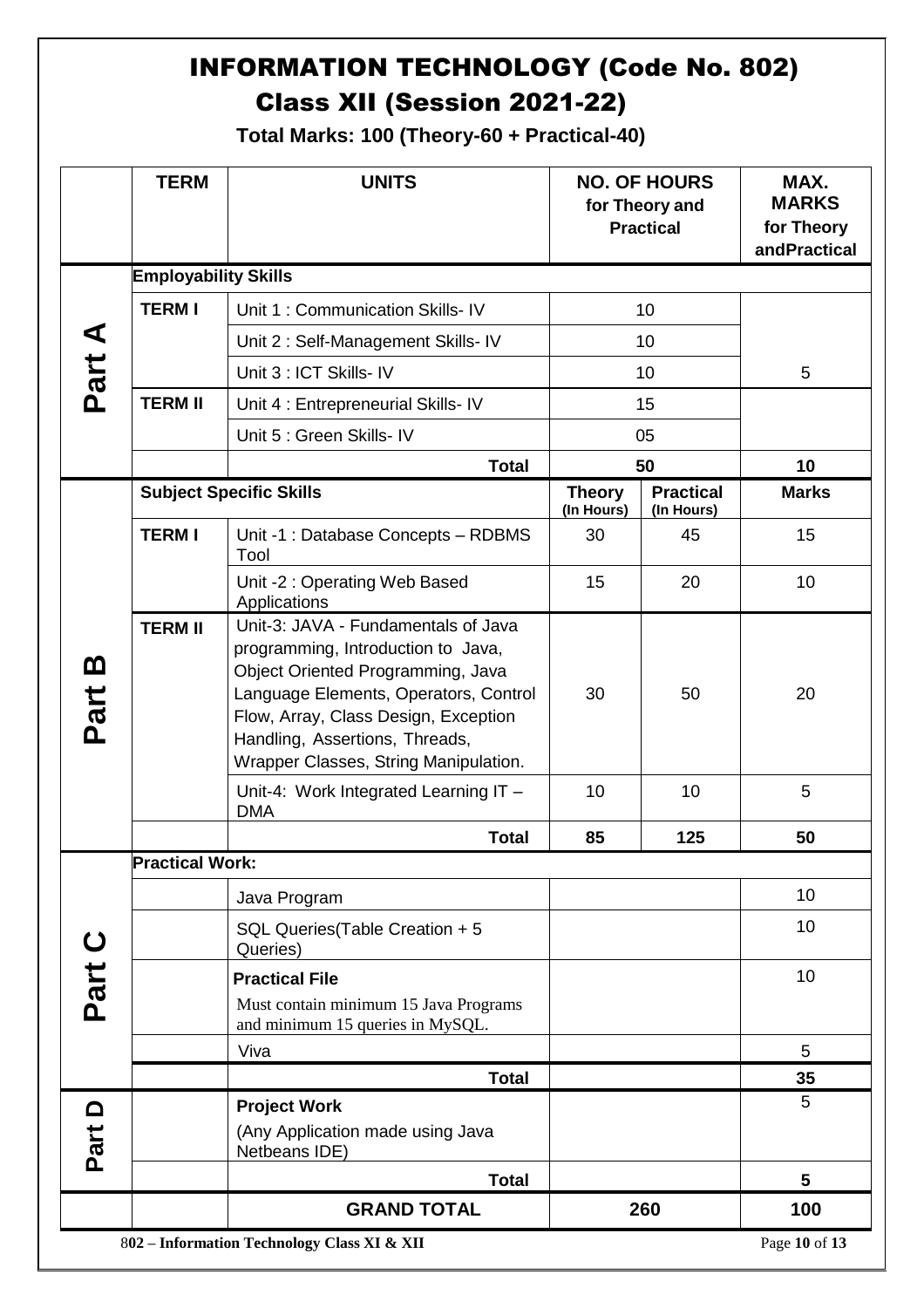# **DETAILED CURRICULUM/TOPICS FOR CLASS XII:**

#### **Part-A: EMPLOYABILITY SKILLS**

| <b>S. No.</b> | <b>Units</b>                                               | <b>Duration(in Hours)</b> |
|---------------|------------------------------------------------------------|---------------------------|
| $\mathbf 1$ . | Unit 1: Communication Skills- IV                           | 10                        |
| 2.            | Unit 2: Self-management Skills- IV                         | 10                        |
| 3.            | Unit 3: Information and Communication Technology Skills-IV | 10                        |
| 4.            | Unit 4: Entrepreneurial Skills- IV                         | 15                        |
| 5.            | Unit 5: Green Skills- IV                                   | 05                        |
|               | <b>TOTAL DURATION</b>                                      | 50                        |

**NOTE: For Detailed Curriculum/ Topics to be covered under Part A: Employability Skills can be downloaded from CBSE website**.

#### **Part-B – SUBJECT SPECIFIC SKILLS**

- Unit -1: Database Concepts RDBMS tool
- Unit -2: Operating Web Based Applications
- Unit-3: JAVA Fundamentals of Java programming, Introduction to Java, Object Oriented Programming, Java Language Elements, Operators, Control Flow, Array, Class Design, Exception Handling, Assertions, Threads, Wrapper Classes, String Manipulation.
- Unit-4: Work Integrated Learning IT DMA

#### **DETAILED CURRICULUM:**

| <b>UNIT</b>       | <b>TOPICS/SUB-TOPICS</b>                                   | <b>MARKS</b> |
|-------------------|------------------------------------------------------------|--------------|
| UNIT <sub>1</sub> | <b>DATABASE CONCEPTS - RDBMS TOOL</b>                      | 15           |
|                   | Basics of RDBMS.<br>$\bullet$                              |              |
|                   | SQL - Creating and Opening Database.<br>$\bullet$          |              |
|                   | Creating and populating tables.<br>$\bullet$               |              |
|                   | Modifying the content and structure of table.<br>$\bullet$ |              |
|                   | Ordering and Grouping.<br>$\bullet$                        |              |
|                   | Operating with multiple tables.<br>$\bullet$               |              |
| <b>UNIT 2</b>     | <b>Operating Web Based Applications</b>                    | 10           |
|                   | <b>Online Reservation Systems.</b><br>٠                    |              |
|                   | E-Governance.<br>$\bullet$                                 |              |
|                   | Online Shopping and Bill payments.<br>٠                    |              |
|                   | <b>Online Tutorials and Tests.</b><br>$\bullet$            |              |
|                   | Project Management - Web Based Application development.    |              |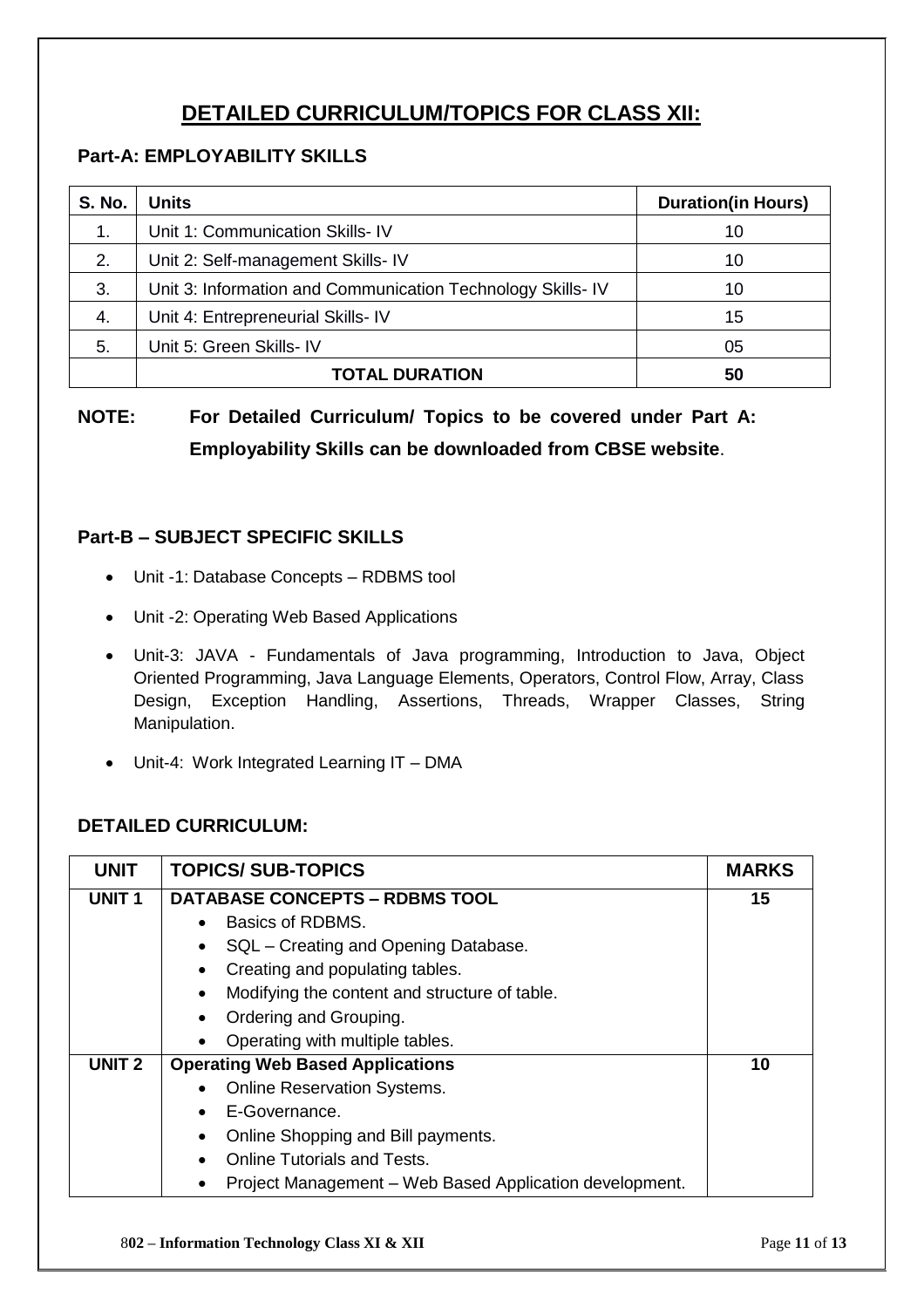| <b>UNIT</b>   | <b>TOPICS/SUB-TOPICS</b>                                | <b>MARKS</b> |
|---------------|---------------------------------------------------------|--------------|
|               | Project essentials and tips.<br>$\bullet$               |              |
|               | Case Study - Online Game.                               |              |
|               | Case Study - Online Quiz.                               |              |
|               | Case Study - Online Bill Calculator.                    |              |
| <b>UNIT3</b>  | Fundamentals of Java programming, Introduction to Java, | 20           |
|               | Object                                                  |              |
|               | Oriented Programming,                                   |              |
|               | Java Language Elements,<br>$\bullet$                    |              |
|               | Operators,                                              |              |
|               | Control Flow,                                           |              |
|               | Array,                                                  |              |
|               | Class Design,                                           |              |
|               | Exception Handling,                                     |              |
|               | Assertions,                                             |              |
|               | Threads,                                                |              |
|               | Wrapper Classes,                                        |              |
|               | <b>String Manipulation</b>                              |              |
| <b>UNIT 4</b> | <b>Work Integrated Learning IT - DMA</b>                | 5            |
|               | <b>Identification of Work Areas.</b>                    |              |
|               | Work Experience.                                        |              |
|               | <b>TOTAL</b>                                            | 50           |

#### **Practical: 40 Marks**

| <b>DETAILS</b>                                                                                  | <b>MARKS</b> |
|-------------------------------------------------------------------------------------------------|--------------|
| <b>Practical Work:</b><br>Java Program<br>SQL Queries(Table Creation + 5 Queries)<br>$\bullet$  | 10<br>10     |
| <b>Practical File</b><br>Must contain minimum 15 Java Programs and minimum 15 queries in MySQL. | 10           |
| <b>Viva Voce</b>                                                                                | 5            |
| Project<br>(Any Application made using Java Netbeans IDE)                                       | 5            |
| <b>Total</b>                                                                                    | 40           |